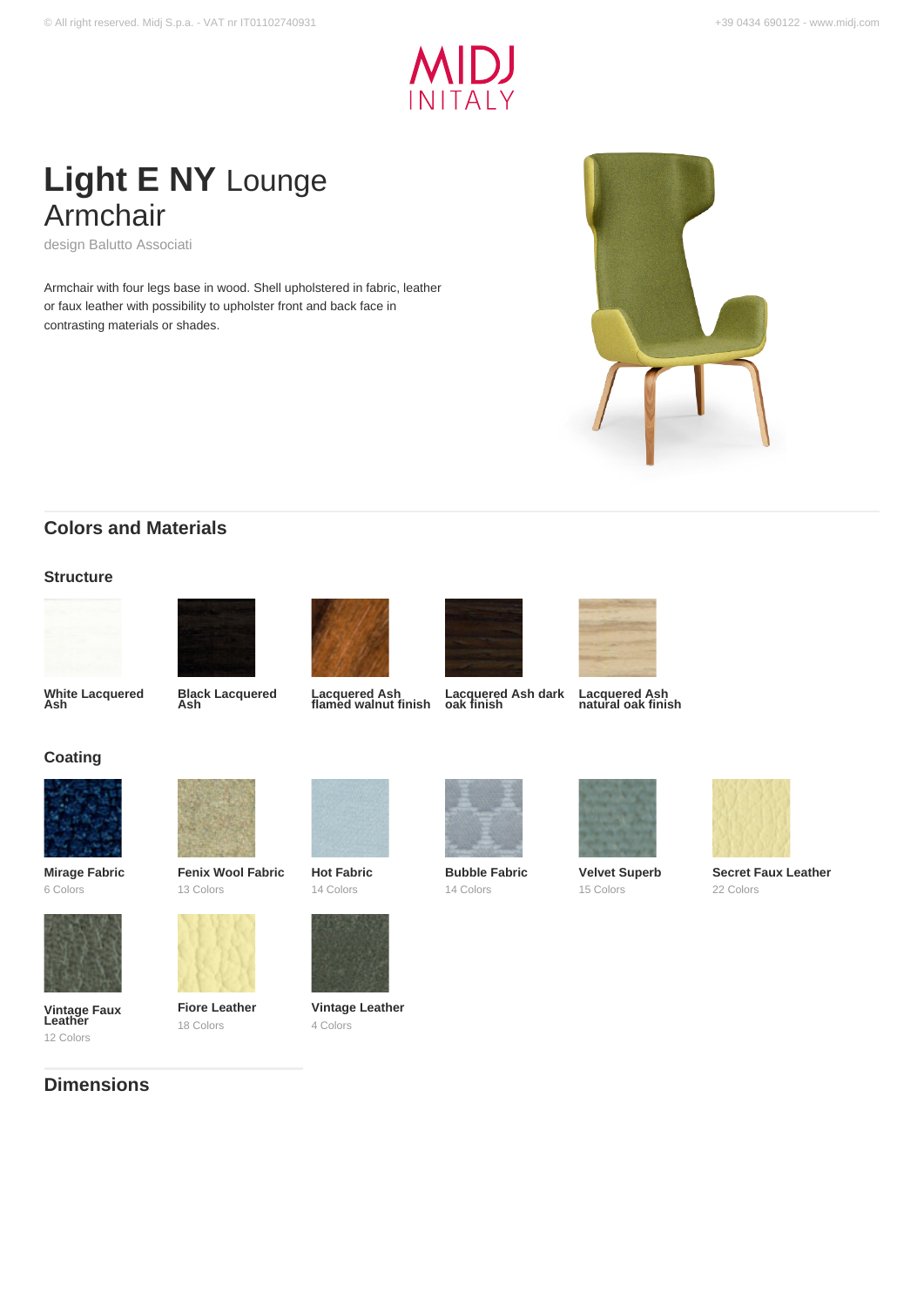

|   | cm  | inch |
|---|-----|------|
| A | 124 | 48.8 |
| в | 71  | 28   |
| C | 81  | 31.9 |
| D | 43  | 16.9 |
| Е | 62  | 24.4 |

# **Volumetric Details**

**Weight** 14.5 Kg **Volume** 0.78 mc **Package** 1

# **Materials Certifications**

**Mirage Fabric**

Mantindale: 100.000 cycles Composition: 100% Polyester Shrinking about 1%

FIRE RESISTANCE Classe 1IM B1 DIN 4102 Q1 OENORM B3825 Q1 OENORM 3800 Part. 1 BS 5852 Crib 5 EN 1021 Part.1-2 Calif. Bull. 117 EN 13501 - 1 1,2 : B-s1 , d0 EN 13773 Burning Behaviour: class 1 EN ISO 6940/6941 Fire Protection Classification: 5.3 NF D 60-013:2006 AM18 FAR.25853 Classification: Yes

#### PROPRIETIES AND ADVANTAGES

Mirage is a two-way stretch fabric with crep armor, it is very resistant to abrasion and pilling. Mirage is equipped with the best certificates required for the resistance to fire.

#### CLEANING INSTRUCTIONS

We recommend to use a regulary vacuum cleaner with plain tip, do not brush. For light stains, rub the surface gently with a damp cloth or use neutral fabric detergents. Leave to dry away from sunlight.

# **Materials Certifications**

**Fenix Wool Fabric**

Martindale: 100.000 cycles Composition: 75% wool; 25% Polyammide

FIRE RESISTANCE CLASSE 1 IM, EN 1021 Part 1-2, Calif. Bull. 117

#### PROPRIETIES AND ADVANTAGES

The particular finish of the Fenix Wool fabric is obtained by a stabilization treatment which gives a particularly soft hand but very consistent, able to achieve excellent values of resistance to pilling and abrasion. This fabric is made from regenerated wool. The recycling allows the creation of fabrics even more varied and rich in composition with inimitable content of fantasy. The very contemporary color palette is coordinated harmoniously both for domestic and for the office sector. The fabric is produced entirely in Italy.

CLEANING INSTRUCTIONS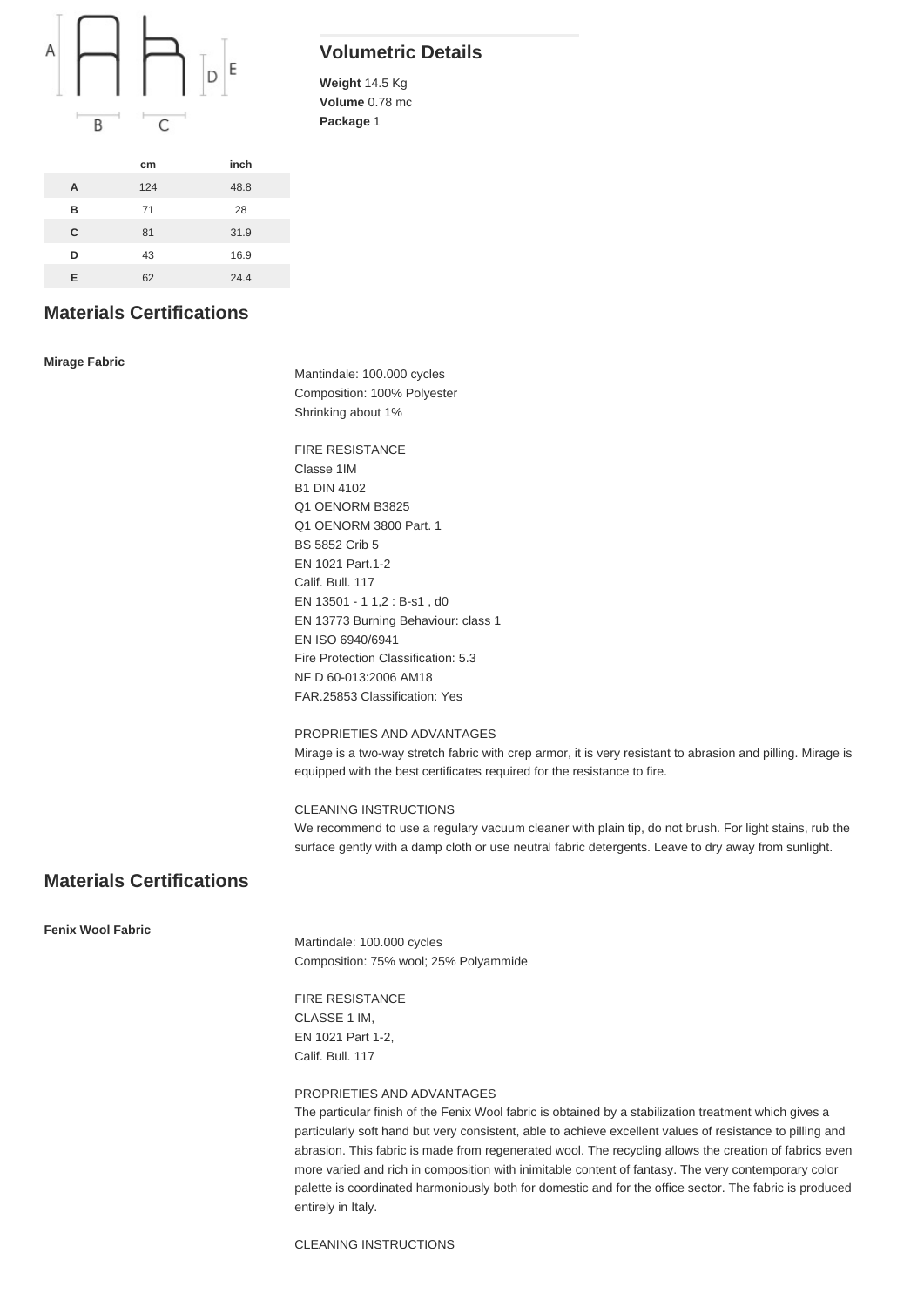We recommend to use a regulary vacuum cleaner with plain tip, do not brush. Dry cleaning is recommended. Some colorants used for garments or accessories (i.e. jeans) may the stain pale colours of this product. This tendency increases in a damp, warm environment.

# **Materials Certifications**

#### **Hot Fabric**

MARTINDALE: 45'000 cycles

#### COMPOSITION: 100% PES

FIRE RESISTANCE: BS5852:2006 (p. 11 CRIB 5) EN1021-1 EN1021-2 UNI 9175:2010 - 1 IM

#### PROPERTIES AND ADVANTAGES

Hot is a polyester fabric entirely manufactured and tested in Italy which has been studied for the upholstered furniture sector. Special dying methods are used to provide volume to Hot fabrics and make them extremely soft. This fabric is highly resistant and both its warp and weft are 100% fireproof. Since it has successfully passed the most exacting reaction to fire tests, it can be used in the professional and hospitality/ contract settings. Hot mixes together the elegance, the embracing materials and the prestige of traditional home fabrics with the resistance and the high technical performances typical of contract textile.

#### CLEANING INSTRUCTIONS

Pen: treat immediately using denatured colorless alcohol. Brush then using neutral detergent and put in washing-machine. Milk, butter and oil: absorb immediately using blotting paper. Brush then using neutral detergent and put in washing-machine. Drinks: rinse immediately with abundant water and neutral soap. Put then in washing-machine. Adhesives and chewingum: harden the stain using some ice, remove the residues, apply a lubricant solution and let it dry. If necessary, repeat the operation and put then in washingmachine. Food debris: brush with water and neutral soap or with alcohol clituted in water at 20%. Put then in washing-machine.

# **Materials Certifications**

**Bubble Fabric**

MARTINDALE: 35'000 cycles

COMPOSITION: 100% PES

FIRE RESISTANCE: BS5852:2006 (p. 11 CRIB 5) EN1021-1 EN1021-2 UNI 9175:2010 - classe 1 im

#### PROPERTIES AND ADVANTAGES

Bubble is a polyester fabric entirely manufactured and tested in Italy which has been studied for the upholstered furniture sector. Made applying special technical finishings that reduce height and increase thickness of the geometrical shapes on the surface. This fabric is highly resistant and both its warp and weft are 100% fireproof. Since it has successfully passed the most exacting reaction to fire tests, it can be used in the professional and hospitality/ contract settings. Bubble mixes together the elegance, the embracing materials and the prestige of traditional home fabrics with the resistance and the high technical performances typical of contract textile.

# **Materials Certifications**

**Velvet Superb**

MARTINDALE: 60'000 cycles

COMPOSITION: 100% PES FR

FIRE RESISTANCE: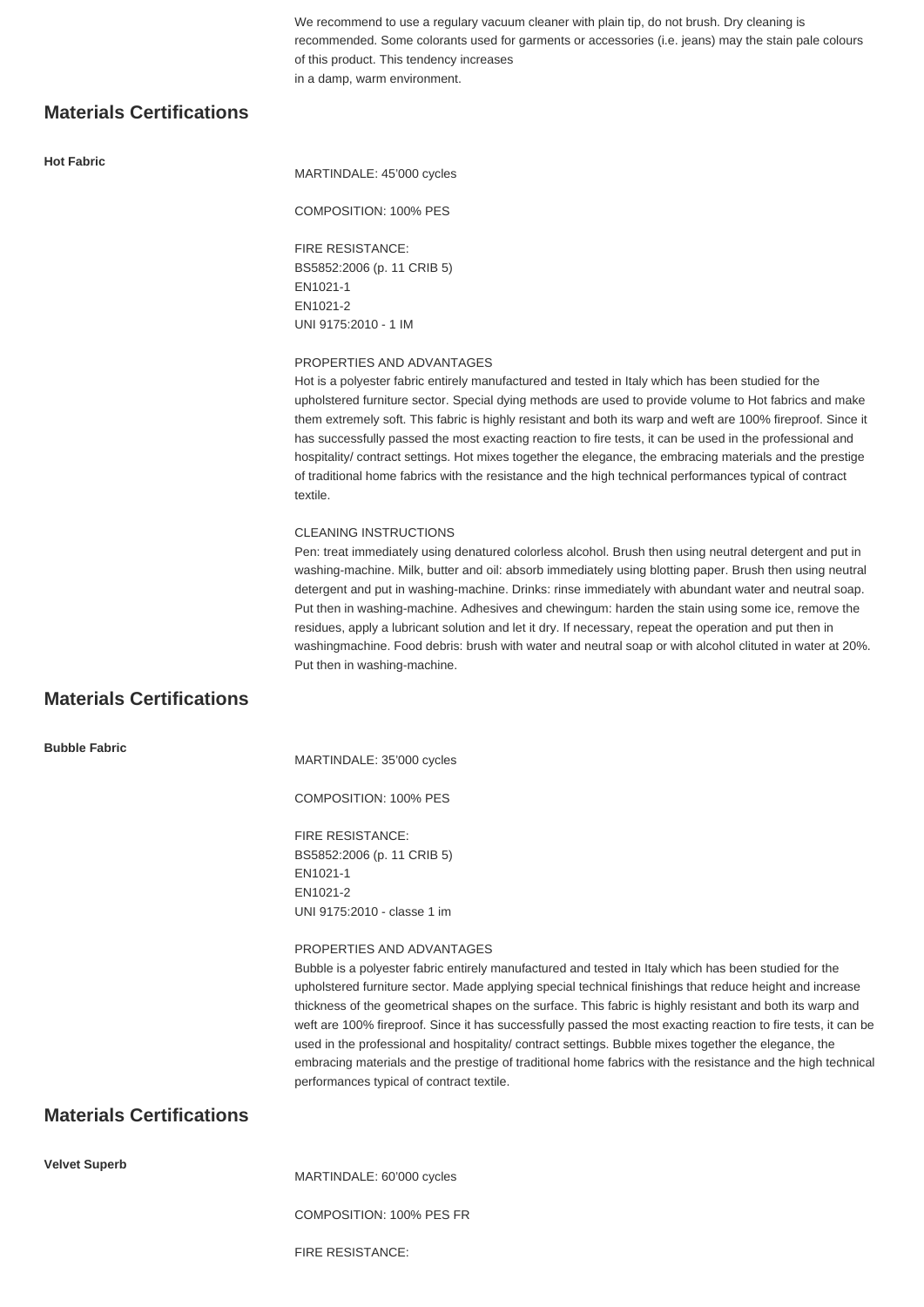EN 1021-1 EN 1021-2 UNI 9175 CLASSE 1 IM UNI 9177 CLASSE 1 IM BS 5852 – CRIB 5 NF 92.503 – M1 DIN 4102 – B1

#### PROPRIETIES AND ADVANTAGES

Superb, it's the velvet from lively and bright colours. Superb is soft yet lasting, resistant to wear, suitable for both public settings and home. Superb is a timeless velvet; it adapts to every style no matter if classic or modern. It is fireproof and easy to maintain. Superb can be used to make armchairs, sofas, chairs, upholstered furniture or obtain their type approval under the different regulations around the word.

#### CLEANING INSTRUCTIONS

PEN: Treat immediately using denaturated colorless alcohol. Brush then using neutral detergent and rinse. MILK, BUTTER AND OIL: Absorb immediately using blotting paper. Brush then using neutral detergent and rinse. DRINKS: Rinse immediately with abundant water and neutral soap. ADHESIVE AND CHEWINGUM: harden the stain using some ice, remove the residues, apply a lubrificant solution and let it dry. If necessary repeat the operation. FOOD DEBRIS: brush with water and neutral soap or with alcohol diluited in water at 20%.

Slight color differences between a lot and the other are to be consdered normal.

# **Materials Certifications**

| <b>Secret Faux Leather</b> |  |  |
|----------------------------|--|--|
|----------------------------|--|--|

MARTINDALE: 60'000 cycles

COMPOSITION: 76% PVC - 2% PU 22% PES

FIRE RESISTANCE: EN 1021-2:2006 UNI 9175 CLASSE 1 IM BS5852-1:1979 part 1 TB 117:2013

#### PROPRIETIES AND ADVANTAGES

Secret is a fire retardant ecoleather totally made in Italy. It contains high resistant polymers of new conception more resistant to sun exposure and to use. Secret has been designed to realize soft interior upholstery: its elastic backing, made of polyester, allows it to adapt to the new geometries of upholstery with greater assurance of strength and durability.

#### CLEANING INSTRUCTIONS

Dust gently and in case of light stains pass the surface with a damp cloth or a neutral detergent, rinse with water without squeezing. Let the fabric dry inside out avoiding direct exposure to the sunlight. Iron to the reverse at low temperature. The following instructions are recommended for small located and more obstinate stains (oil, fat, cosmetics, ink, coffee, liquor, chewing-gum etc.): dissolve immediately with clear ethylic alcohol diluted in water to 20%, dab and then treat with a neutral detergent solution. Rinse abundantly. to avoid permanent stains, the lighter colours of the article should not be brought into contact with textiles and clothing coloured with unfixed dyes. We cannot guarantee the ability to remove unknown dyes from light coloured product.

## **Materials Certifications**

**Vintage Faux Leather**

MARTINDALE: 50'000 cycles

COMPOSITION: 80% PVC; 2% PU; 18% PES

FIRE RESISTANCE: UNI 9175: classe 1IM EN 1021-2

PROPRIETIES AND ADVANTAGES This faux leather's surface is made using a microscopic texture which makes it similar to natural leather to